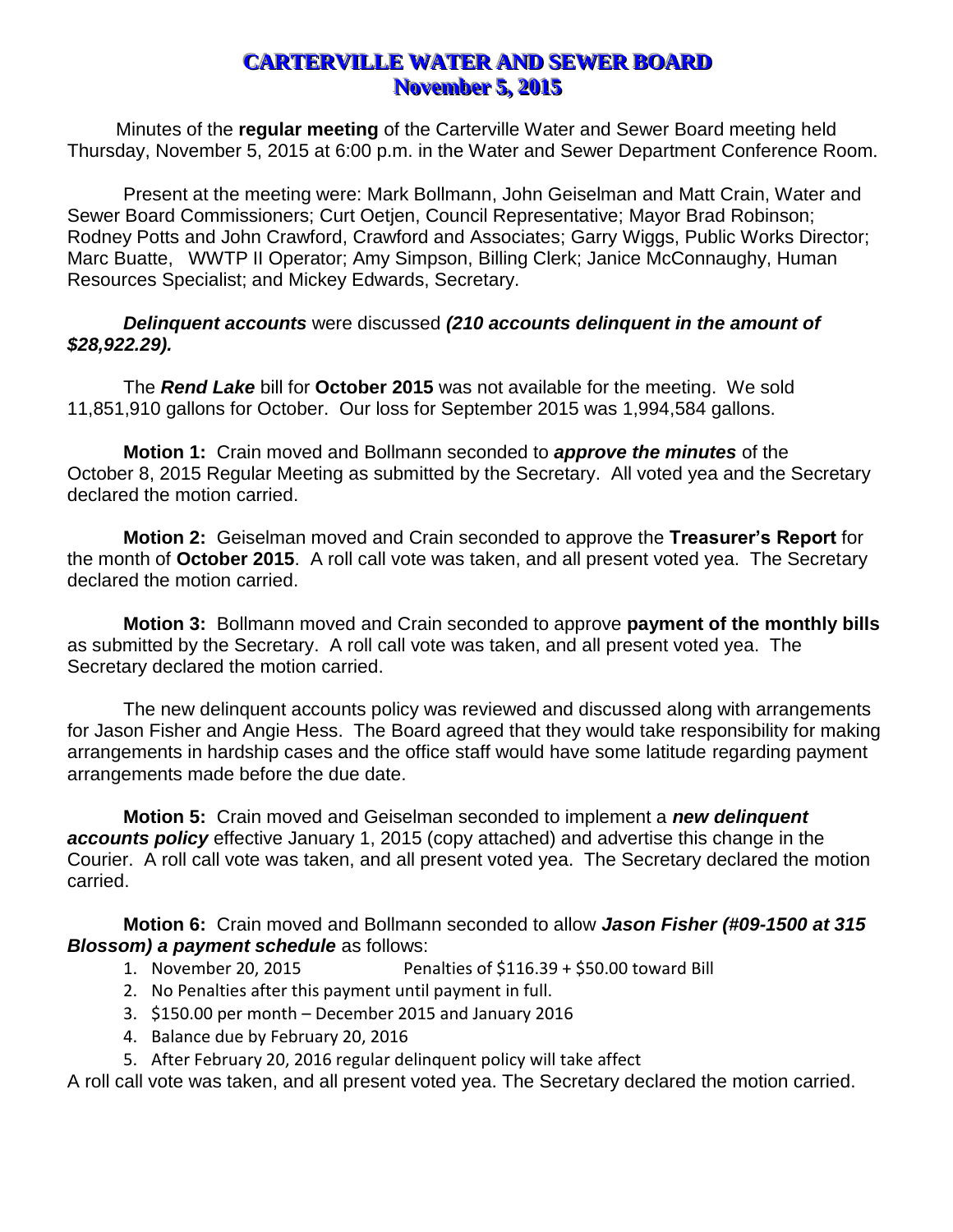Carterville Water and Sewer Board Thursday, November 5, 2015 Page 2

**Motion 7:** Bollmann moved and Geiselman seconded to *notify Angie Hess (#01-3031 at 408 Mark*) that her bill must be paid in full by February 20, 2016. A roll call vote was taken, and all present voted yea. The Secretary declared the motion carried.

#### **Garry Wiggs Report:**

*Garry is still soliciting prices for electronic metering systems. The lighting project for the sewer plant is almost complete and will be submitted for approval to the Board.*

*Michael Resczenski was unable to attend so Garry reported that we had four water leaks and two service leaks and a valve repair on West Grand Avenue. Also, Garry asked the Board about the purchase of some new tools that will cost approximately \$600.00. The Board agreed to allow this purchase.* 

### **Marc Buatte Report:**

*1. Asked the Board about the purchase of Lab Equipment for WWTP. The equipment needed is a bench top meter with a ph probe and bd probe. The cost is approximately \$2,500.00.*

**Motion 8:** Geiselman moved and Bollmann seconded to *purchase a bench top meter* with probes for the sewer plant from HACH at a cost not to exceed \$2,500.00. A roll call vote was taken, and all present voted yea. The Secretary declared the motion carried.

*2. Marc Buatte asked that the Board proceed with the purchase of a camera for the sewer system at a cost of \$14,000.00.*

**Motion 9:** Crain moved and Geiselman seconded to purchase an *Envirosight camera* for the sewer plant from Key Equipment at a cost of approximately \$14,000.00. (The Mayor will run this through the Committee in December and ask that the City reimburse half of the cost). A roll call vote was taken, and all present voted yea. The Secretary declared the motion carried.

*3. Marc Buatte asked that he be allowed to install insulation and a curtain in the Water Department barn so that we can keep equipment in it during the winter.* 

**Motion 10:** Bollmann moved and Crain seconded to *approve the installation of insulation* in the equipment barn *(pending final approval of cost).* A roll call vote was taken, and all present voted yea. The Secretary declared the motion carried.

*4. Marc circulated pictures of the UV system construction for the Board to review.*

**Motion 11:** Bollmann moved and Crain seconded to approve the following leak and pool credits:

| <b>Leak Credits:</b> |                                       |          |
|----------------------|---------------------------------------|----------|
| 05-0991              | Jennifer Nesmith, 302 Lakeshore       | \$165.94 |
| <b>Pool Credits:</b> |                                       |          |
| 05-5040              | Kendra Washburn-Yocum, 506 Abby Drive | \$70.00  |
| 15-0820              | Todd Darnstaedt, 920 W. Grand         | 1.40     |
| 15-0860              | Kenneth Stoner, 928 W. Grand          | \$53.20  |
|                      | Total-----                            | \$124.60 |

A roll call vote was taken, and all present voted yea. The Secretary declared the motion carried.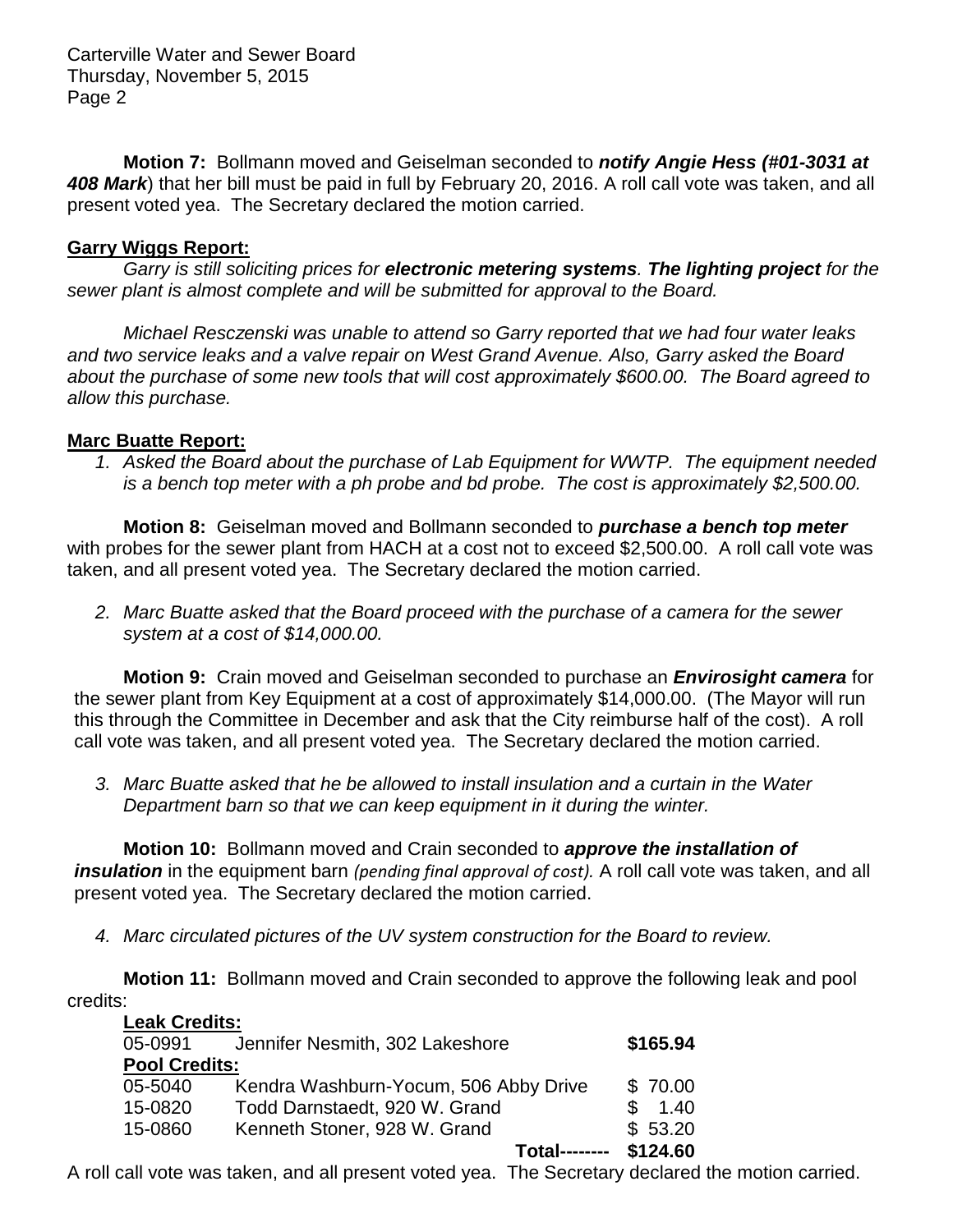## **Rodney Potts and John Crawford, Crawford & Associates**

*UV Disinfection System* – Contractor is working on this project and are planning to make a pour of the walls tomorrow. They should be done with this project before Christmas. The contract is supposed to be finished by November 20, 2015 so Rodney stated that we may want recommend that they install our bar screen in lieu of liquidated damages on the UV contract*. The Board agreed to allow Rodney to negotiate with Haier Plumbing to remove the current bar screen and install the new bar screen in lieu of liquidated damages.*

*Bar Screen* – Delivered Thursday of last week and are ready to move forward with installation. We need to make sure there is water available for the compactor and we are planning to do this work on our own.

**Motion 12:** Crain moved and Bollmann seconded to pay the following bills for the bar screen purchased from Parkson:

**Bar Screen \$68.845.50** *Compactor \$53.464.50 We will keep the retainage until the project is complete* A roll call vote was taken, and all present voted yea. The Secretary declared the motion carried.

The *Inflow/Infiltration Plan* - Rodney Potts stated that we have not received information from I.E.P.A. but his office has pulled the information on this and are prepared to answer questions when they contact us.

*Valley Drive Lift Station* – Flow systems will be here next week to replace the pump and install the alarm system. Jeff Wiggs will be here to install the service at this location. The lift station is operational and should be complete next week. *Rodney indicated that we still have not received the grant funds from the State of Illinois (\$90,000.00) for this project.*

The *Interceptor Sewer* is complete and we will be doing a final inspection this month. There are a few easement problems from John Pisoni and Bruce Fine. The Mayor indicated that he would like Garry Wiggs involved in discussions with John Pisoni because he has some really bad brush problems on this property that need to be cleared up.

The *Bishop/Kovach* water and sewer construction has been completed. They still have not completed any paperwork for water and sewer billing. **The office will need to contact them.**

The *water extension for the Refuge* is being completed by Dean Bush Construction. They will begin this work within the next two weeks. SIH Cancer Center is asking for a change in the easement to protect some of their foliage.

The *Sludge Holding Structure* is still with IEPA for permit.

The specifications and drawings are prepared for the *waterline on the west side of our building*. Rodney will be submitting this to I.E.P.A. for a construction permit. The Mayor suggested that this be coordinated with Jennifer Gerlock as she needs a 2" tap.